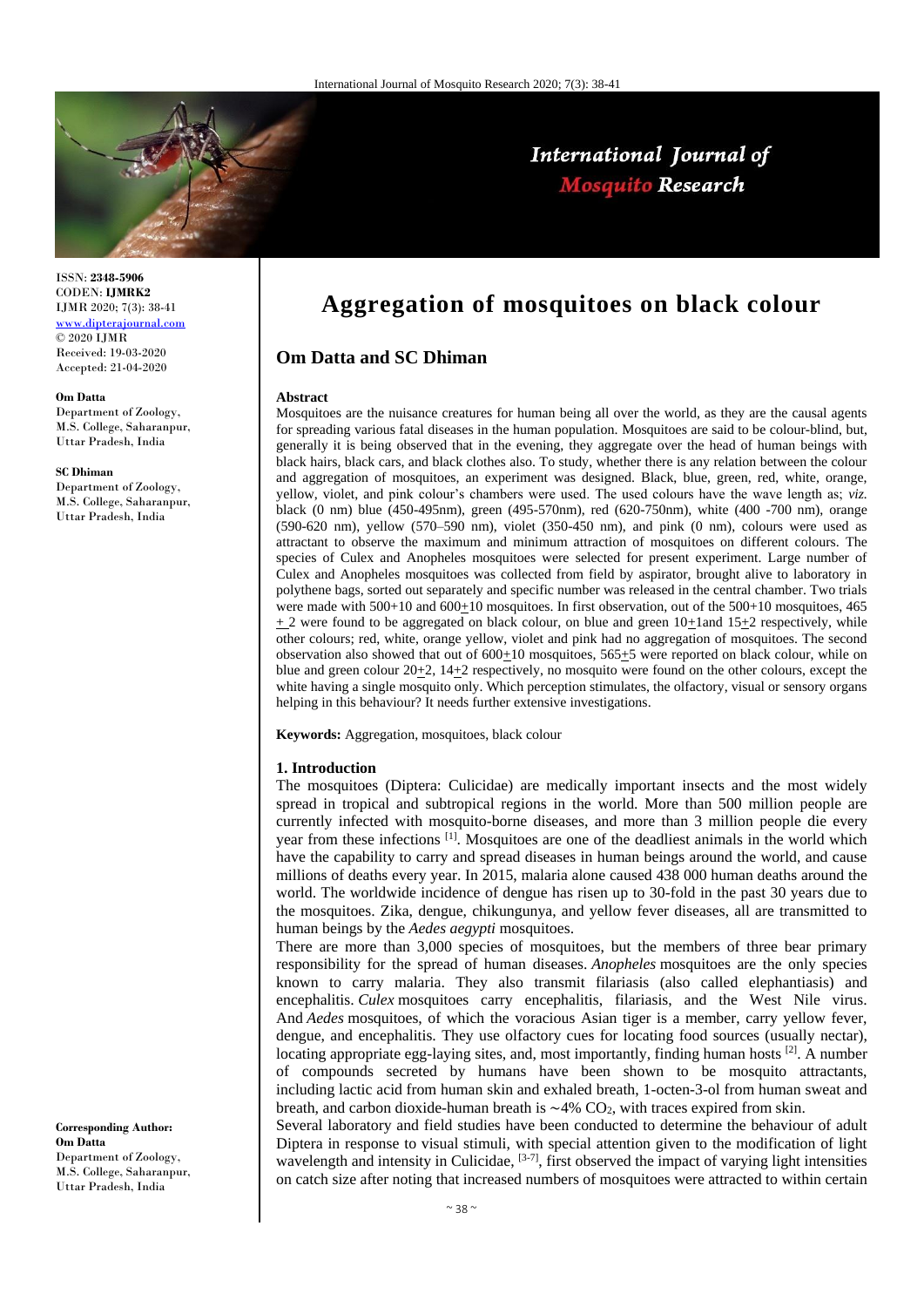proximity of traps. Previous studies have also demonstrated the effects of wavelength variation on field populations of Culex and Psorophora. Higher proportions of *Culex nigripalpus* Theobald, *Culex erraticus* Dyar and Knab, *Psorophora columbiae* Dyar and Knab, and *Psorophora ciliata* Fabricius were collected with New Jersey light traps modified with incandescent blue lights than with traps modified with yellow, orange, green, red, or white lights [8]. Colour is produced from white light when some of the wavelengths are eliminated usually by absorption, and the remainder are reflected or transmitted. The wavelengths of the reflected or transmitted components determine the colour which is seen. If all wavelengths are reflected equally the reflected surface appears white, if all are absorbed, the colour is black [9]. Due to absorption of light waves, black colour absorbs more heat and white colour none or very less. Insect eye appears to be better adapted for movement perception than far from perception  $[10]$ . Colour is important in the lives

of those insects which possess colour vision. Most flower visiting insects such as *Apis* and *Eristalis* exhibit preference for blue or yellow colour. Some butterflies also attracted to specific colours, and is also important in the feeding of leaf eating and nectar feeding insects. The reaction of insect to colour may vary depending on its physiological state. *Pieris*, at first, show a preference for blue, purple and yellow colours of flowers on which they feed.

Much research has been carried out to determine the stimulus involved in food location by different insects. Visual and olfactory stimulus is probably the main ones used in food location in general. Visual stimulus is important in host location in mosquitoes, tset-tse and other haematophagus flies. Research carried out so far on mosquitoes indicated that olfactory stimulus plays a role in host location in mosquitoes.

During last several years by the authors it was observed that in the evening time in a herd of cows and buffalos mosquitoes used to make aggregation during flight on black coloured instead of white or red or brown coloured cattle. It was further observed that during evening time when we are sitting in a lawn or garden, mosquitoes remain in aggregated flight restlessly around our head hairs (Black coloured). Another incidence was observed that mosquitoes attracted toward a person wearing black coloured pant or shirt. These incidences prompted us to perform simple experiment for attraction of mosquitoes towards specific colour.

#### **2. Materials and Methods**

A round box of the diameter 1 meter was prepared. In the centre of it another box of 30 cm diameter was fitted. The peripheral round part was divided into 8 compartments. The compartments or chamber were connected with the central chamber by round open windows. The interior of eight chambers was provided with black, yellow, green, red, orange, blue, violet and pink colours respectively. Central chamber was kept white. Each chamber was covered by an openable lid and a 0.5 watt LED bulb of specific colour matching with chamber's colour was lighted in each (Fig. 1). The species of Culex and Anopheles mosquitoes were selected for present experiment. These have biological clock and take flight in the evening in search of host. Aedes is diurnal also. Large number of Culex and Anopheles mosquitoes was collected from field by aspirator, brought alive to laboratory in polythene bags and sorted out separately. Specific numbers were released in the central chamber. Light was on and observations were made after two hours. The box was placed 1 meter height on the table. Two trials were made with 500+10 and 600+10 mosquitoes. The attraction of mosquitoes towards a specific colour and wavelength was noted keenly.



**Fig 1:** Experimental Design

#### **3. Results**

It was observed that from the central chamber, most of the mosquitoes migrated to other chambers. In black chamber maximum  $465 + 2$  mosquitoes, in blue  $10+1$  mosquitoes and in green chamber  $15\pm 2$  were counted. No mosquitoes were seen in other chambers. The experiment was repeated again on next day using  $600+10$  mosquitoes. These were released in the central white chamber in evening time. After two hrs observation revealed that there were 565+5 mosquitoes in black,  $20+2$  in blue and  $14+2$  in green chamber only one in white coloured chamber and no more in other (Table-1& Graph-1).

As we know, that black as well as dark colour absorbs more heat in comparison to other light colours, and the mosquitoes have sophisticated and highly sensitive heat sensors, hence they tend to be more attracted and aggregated, where more heat is. The results of first trial show that, out of the 500+10 mosquitoes,  $465 \pm 2$  were found to be aggregated in black colour's chamber, in blue and green  $10+1$ and  $15+2$ respectively, while in other colour's chambers *viz*. red, white, orange yellow, violet and pink had no aggregation of mosquitoes at all. Even, the results of second trial also show that out of 600+10 mosquitoes, 565+5 were reported in the black colour's chamber, while in blue and green colour 20+2, 14+2 respectively, no mosquito were found in the other colour's chambers, except the white having a single mosquito only. The possible reason behind this behaviour of mosquitoes is the intensity and the wavelength of the particular colour and light used in the experimental design; the wavelength of the colours attracts and distracts the mosquitoes to a particular colour. We know that every colour has its own wavelength,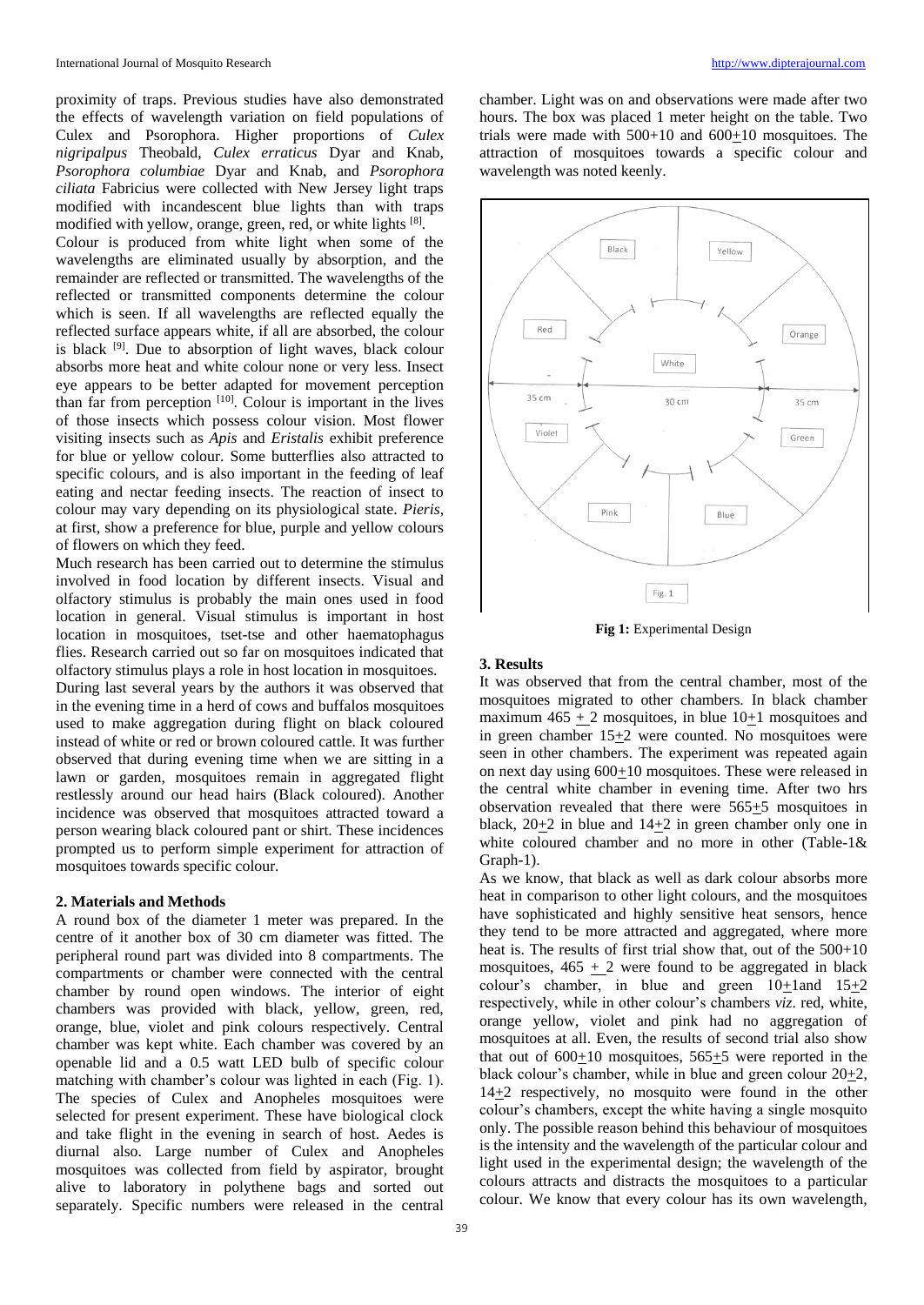and the colours used in the experiment has the different wavelength *viz.;* black (0 nm) blue (450-495nm), green (495- 570nm), red (620-750nm), white(400 -700 nm), orange (590- 620 nm), yellow (570–590 nm), violet (350-450 nm), and pink(0), which indicates that mosquitoes mostly prefer the black colour light, which have no wavelength, and secondly on the blue colour which have the wavelength (450-495nm), and thirdly on green colour having the wavelength (495- 570nm). Since, the remaining colours; red (620-750nm), white (400 -700 nm), orange (590-620 nm), yellow (570–590 nm), violet (350-450 nm), and pink (0) are light, and have the

higher wavelength than the black, blue and green colour, hence there is no aggregation on them, at all. The results show that mosquitoes have the colour vision, rather than the colour blind and aggregate mostly on black colour only. Furthermore, mosquitoes use thermal sensory information to detect body heat, as we know that black (or dark) colour absorbs more heat in comparison to other light colours, so the object having black colours get heated easily, mosquitoes sense the heat and get attracted to it. There is need of more research regarding this colour aggregation behaviour in mosquitoes.

| <b>S.N.</b> | <b>Colours</b><br>used | Wavelength<br>of the colours | Number of<br>mosquitoes released<br>in first trial | <b>Number of mosquitoes</b><br>released in second<br>trial | <b>Number of mosquitoes</b><br>observed on colours in<br>first trial | <b>Number of mosquitoes</b><br>observed on colours in<br>second trial |
|-------------|------------------------|------------------------------|----------------------------------------------------|------------------------------------------------------------|----------------------------------------------------------------------|-----------------------------------------------------------------------|
|             | <b>Black</b>           | Nil                          | $500+10$                                           | $600+10$                                                   | $465 + 2$                                                            | $565 + 5$                                                             |
| ↑           | Blue                   | 450-495 nm                   |                                                    |                                                            | $10+1$                                                               | $20+2$                                                                |
| 3           | Green                  | 495-570 nm                   |                                                    |                                                            | $15+2$                                                               | $14 + 2$                                                              |
| 4           | Red                    | 620-750 nm                   |                                                    |                                                            | 0                                                                    | 0                                                                     |
|             | White                  | $400 - 700$ nm               |                                                    |                                                            |                                                                      |                                                                       |
| 6           | Orange                 | 590-620 nm                   |                                                    |                                                            |                                                                      |                                                                       |
| ┑           | Yellow                 | 570–590 nm                   |                                                    |                                                            |                                                                      |                                                                       |
| 8           | Violet                 | 350-450 nm                   |                                                    |                                                            |                                                                      |                                                                       |
| 9           | Pink                   | Nil                          |                                                    |                                                            |                                                                      |                                                                       |



X axis denotes the number of mosquitoes used in 1<sup>st</sup> and 2<sup>nd</sup> trial, and Y axis mean number of mosquitoes aggregated on different colours and wavelength.

**Graph 1:** Aggregation of mosquitoes on different colours and wavelength

#### **4. Discussion**

Mosquitoes have compound eyes as well as simple eyes or ocelli. Compound eyes are for vision and ocelli for differentiate between dim and bright light. According to entomologist at the University of Florida, mosquitoes rely on their vision to find hosts. The finding of the researchers at the California University of Technology suggests that mosquitoes can see their host from about 16-32 feet away.

Among the insects butterflies and honey bees have colour vision [11], has stated that ultraviolet light also guide Monarch butterflies in their extra ordinary two thousand mile migration. Our findings indicate that mosquitoes are not colour blind and these love dark colour than light but, we are not sure it is an instinctive reaction to dark colour as a camouflage device or a natural feeding mechanism.